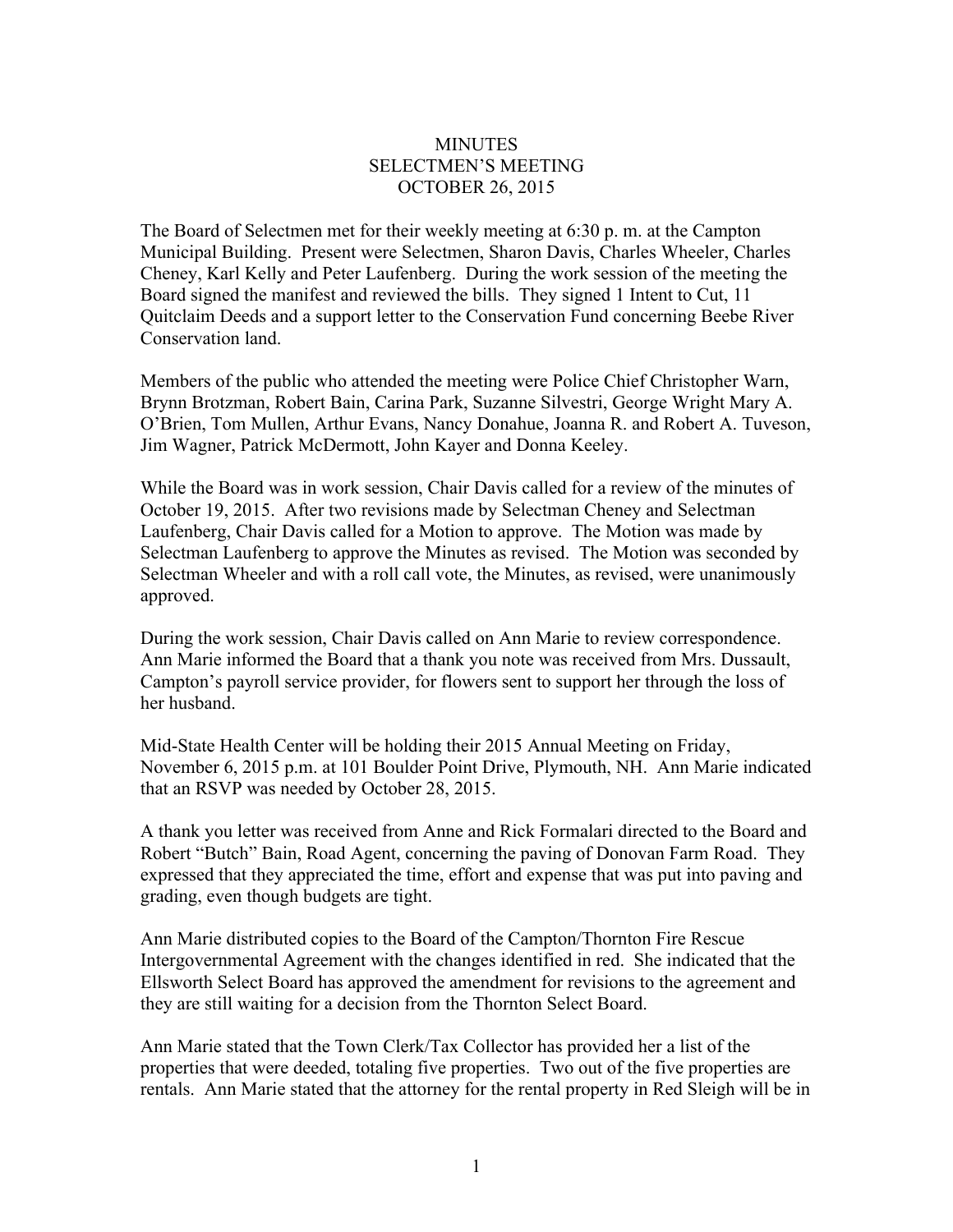to discuss issues with the Board. One other property owner has promised that she will be in to pay the entire tax amount in full; however, at present, she has not done so.

A notice was received regarding Pemi-Baker Solid Waste District Public Hearing on Thursday, November 19, 2015, at 7:00 p.m. to discuss its 2016 Operating Budget. The hearing will be held in the Gold Room located on the 2<sup>nd</sup> floor in the Plymouth Town Hall.

Ann Marie indicated that she spoke with Cheryl Perkins, at Commerford Nieder Perkins, Town Assessors, and after a conversation concerning no more extensions and delays in the Town's assessing needs can be tolerated, Ms. Perkins, assured Ann Marie that the reciprocal work will be completed by the end of the year, and the data collectors will be starting this Thursday in Campton.

Chair Davis informed the Board that she and Selectman Laufenberg attended a DOT Ten Year Improvement Plan meeting. Chair Davis indicated that in District #1 there is road work planned for Osgood Road, Ellsworth Hill Road, Owl Street, Old Waterville Road, a small portion of Route 175 and Mad River Road.

Chair Davis then called on Donna Keeley, from Eversource to discuss Northern Pass. Mrs. Keeley indicated that she has three gentlemen with her from Eversource to talk about the Northern Pass project and she introduced them as John Kayser, Patrick McDermott and Jim Wagner. Mrs. Keeley advised that on Monday, October 19, 2015 the Northern Pass revised application was filed with the New Hampshire Site Evaluation Committee (SEC). Mrs. Keeley distributed a packet of information prepared by Eversource with regards to the Northern Pass project pertaining to:

- the new proposed underground route (52 miles) and the new proposed overhead route (132) miles;
- maps showing the route; information on the underground construction process; information listing benefits of the project;
- information on the public participation process; and
- information explaining the composition of the Site Evaluation Committee, its duties and time line for holding public information sessions in each county.
- A list of where, when and time of scheduled public information sessions.
- An illustration of Northern Pass Transmission Local Property Tax Payment benefits simulated over 20 years.

Mrs. Keeley introduced Mr. Kayser who gave a project overview for Campton. He explained the needs for this project; i.e. New England has highest energy rates, in the future, fossil and oil energy fuel will not be available; and the limited lines of natural gas. Mr. Kayser suggested the solutions are the need for more and diverse energy sources, need more natural gas lines, more solar and more energy efficiency.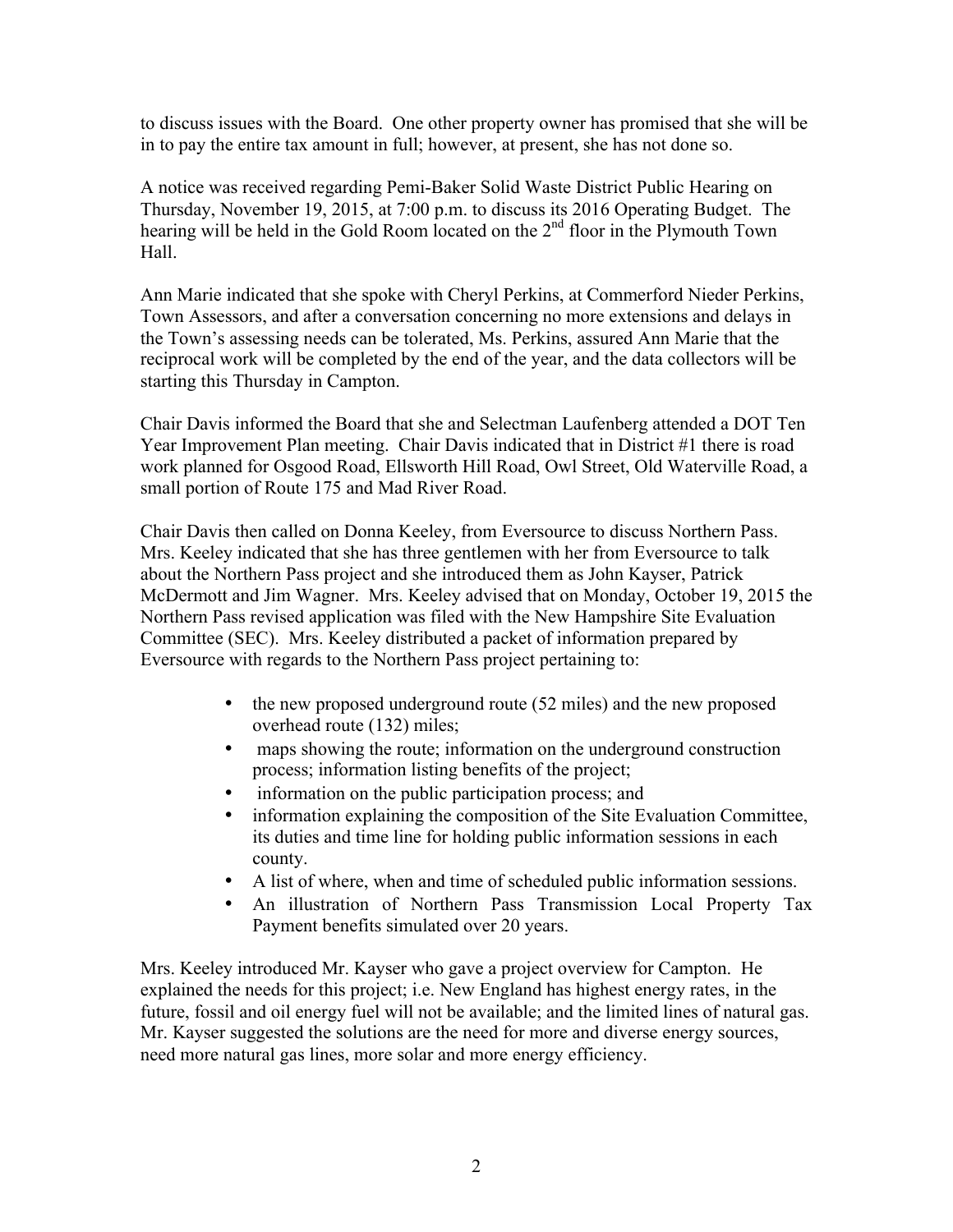Mr. Kayser stated that the benefits of Northern Pass will lower energy costs for New Hampshire; will provide \$30 million new tax payments; will provide 2,600 temporary jobs for New Hampshire residents with an electrical worker training program being offered and will provide clean energy. He also stated there will be a commitment to hiring NH residents first.

Mr. Kayser informed the Board that Mr. McDermott will explain the construction specifics in Campton. Mr. McDermott distributed copies of maps of the route to Board members for review and indicated the maps were available on the Northern Pass website. He indicated that all of the route in Campton will be underground and he described in detail the construction and cable protection and stated the anticipated construction would commence April, 2017. There will be two construction seasons running from April 1 to November 1. He described the ongoing work involved with landowners on the impact. Mr. McDermott also stated it is anticipated that 100 to 150 feet of lines will be completed each day and anticipate one lane of traffic on Route 3 will be open at all times. Mr. McDermott then turned discussion over to Mr. Jim Wagner who is part of the Community Outreach program.

Mr. Wagner explained the means of communication available to the public regarding Northern Pass. On the Northern Pass website you can type in questions and his job, (along with his assistant) is to respond to these questions. There is also a 1-800 hot line number for inquiry. His team has also responded to 125 letters to landowners in Campton. His team has had actual site visits done, which involved discussion of the route and the jobs available besides construction, such as traffic control and concerns about emergency egress and traffic control for those particular jobs. He explained that his team has been very busy informing the public and answering questions. This concluded the presentation.

Chair Davis explained that Eversource's presentation was a presentation to the Board of Selectmen, and was not established as a public hearing and that any questions (by the public) could be addressed at the public hearings to be scheduled by the SEC. Tom Mullen inquired if a few questions could be answered this evening by the public. Chair Davis inquired if the representatives were prepared this evening to answer a few questions. Mrs. Keeley acknowledged that they were prepared. Chair Davis then stated, that because of time restraints, questions and answers would be limited to 5 questions or no longer than 10 minutes. Chair Davis called on Tom Mullen who inquired if the new route has been approved. The response was that the new route was submitted, not approved at the present time. Tom Mullen also spoke about high rates as an energy problem that Mr. Kayser mentioned; however, Mr. Mullen expressed concern that the CEO of Eversource is paid \$19 million dollars a year. Mr. Kayser stated that this does not have any impact on the issue at hand. Mr. Mullen also inquired how the number of jobs increased from 1,200 (previously quoted) to 2,600 jobs. Mr. Kayser expressed that the 52 miles of underground installation will require more people to complete the job. Mr. Mullen also expressed concerns for neighbors north and south of Campton, where the proposed lines are not anticipated to be installed underground and he expressed this is not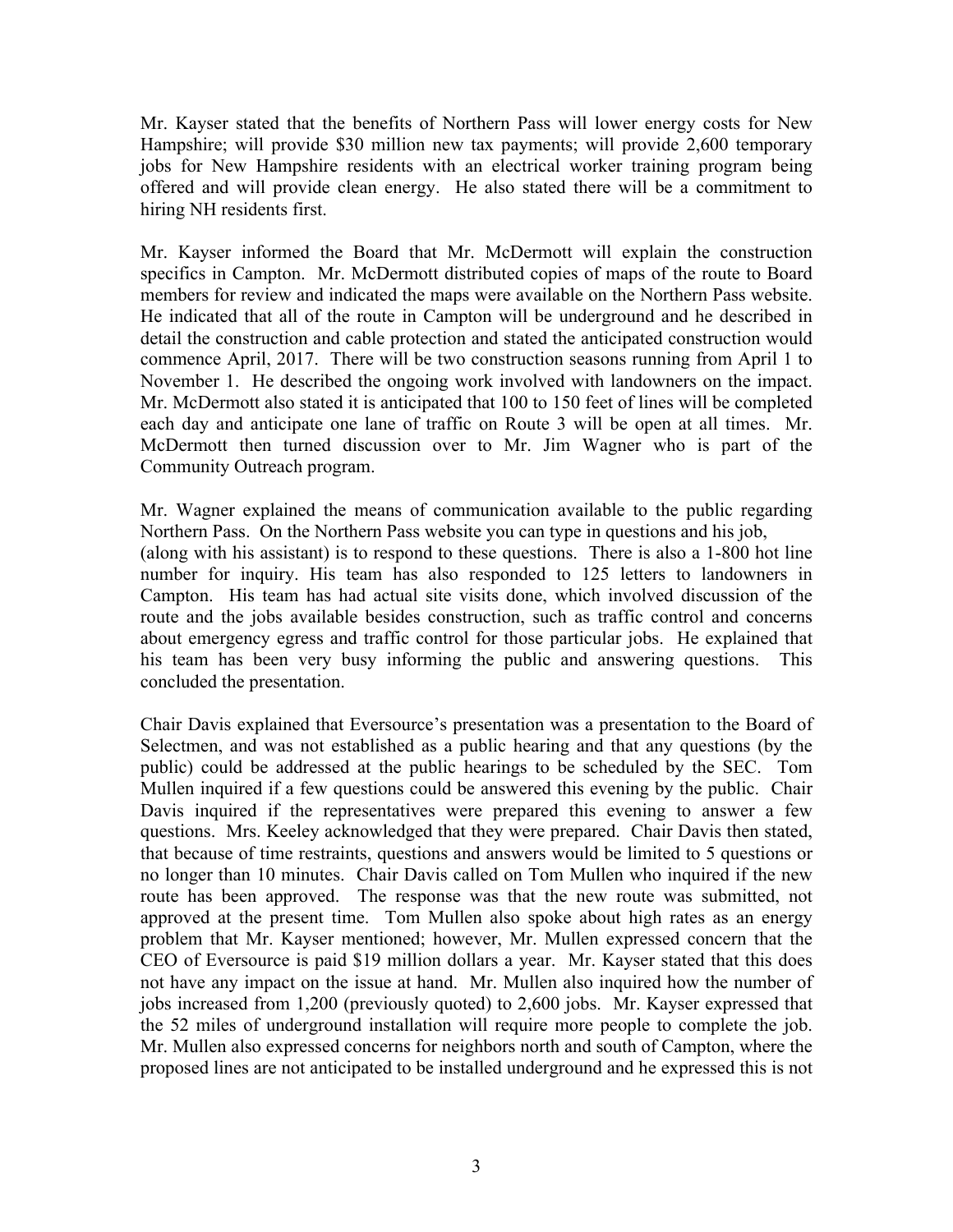acceptable and it was his opinion that the entire route of 192 miles needs to be put underground.

Chair Davis then called on George Wright who stated that before filing with SEC, there is supposed to be control of the route with the SEC. Mr. Kayser responded that the SEC has 60 days to decide whether to accept the application wherein they would approve the route at that time. It was confirmed that no permits have been approved. Chair Davis then confirmed that the Board needed to move on to the agenda. The Board thanked Mrs. Keeley, Mr. Kayser, Mr. McDermott and Mr. Wagner for their presentation.

Chair Davis then called on Lisa Ash, Parks & Recreation Director regarding the Parks and Recreation Proposed 2016 Budget. Mrs. Ash distributed the proposed budget to the Board and she reviewed it line per line comparing with 2015. Mrs. Ash presented two option scenarios for 2016. One with an extra week of after school summer programs and one without. The difference in the bottom line is \$48,369.00 (Town Cost without an extra week) and \$49,569.00 (Town Cost with the extra week). Mrs. Ash expressed the need for the program, the problems expressed by parents when school is out and 93% of the parents express an interest in the additional 5<sup>th</sup> week of the program. Chair Davis called on Carina Park, who inquired if the extra week would be in the beginning of the summer or at the end of the summer. Mrs. Ash confirmed it would be at the beginning of the summer. After discussion, the Board's consensus was that a  $5<sup>th</sup>$  week would be favorable; however, it was reminded by Selectman Cheney that nothing is solid until after public budget hearing and Town Meeting. The Board suggested Mrs. Ash have parents available at the budget meeting to express the impact on their families. Chair Davis thanked Mrs. Ash for her hard work in preparing the detailed proposed budget and presentation this evening.

Chair Davis proceeded with Other Business – Public Input. Chair Davis called on Robert "Butch" Bain who stated he would like to discuss the possible backhoe purchase for the Highway Department. The Board agreed that the best time for Mr. Bain to come in and discuss the backhoe proposals would be at the time he presented his 2016 proposed budget.

Mr. Bain also reported that the paving has been completely finished. He also informed the Board that the pitch on Kevin Coburn's property has been corrected and the driveway drainage issue has been alleviated, together with only 50% of the water going down his property by redirecting the water flow. Mr. Bain stated that Mr. Coburn appears to be happy with the corrections. Mr. Bain had nothing more to bring before the Board.

Chair Davis then continued with Other Business by stating that the Board needs to set the proposed employee percentage increase for compensation for the 2016 Budget. Chair Davis stated that a 2% increase would increase the budget \$22,095.00 and a 3% scenario would increase the budget \$31,000.00 (the amount includes retirement figure calculations). After discussion, Chair Davis called on Selectman Cheney who made a motion for a 1 ½% merit increase. (It was acknowledged that there is no COLA increase